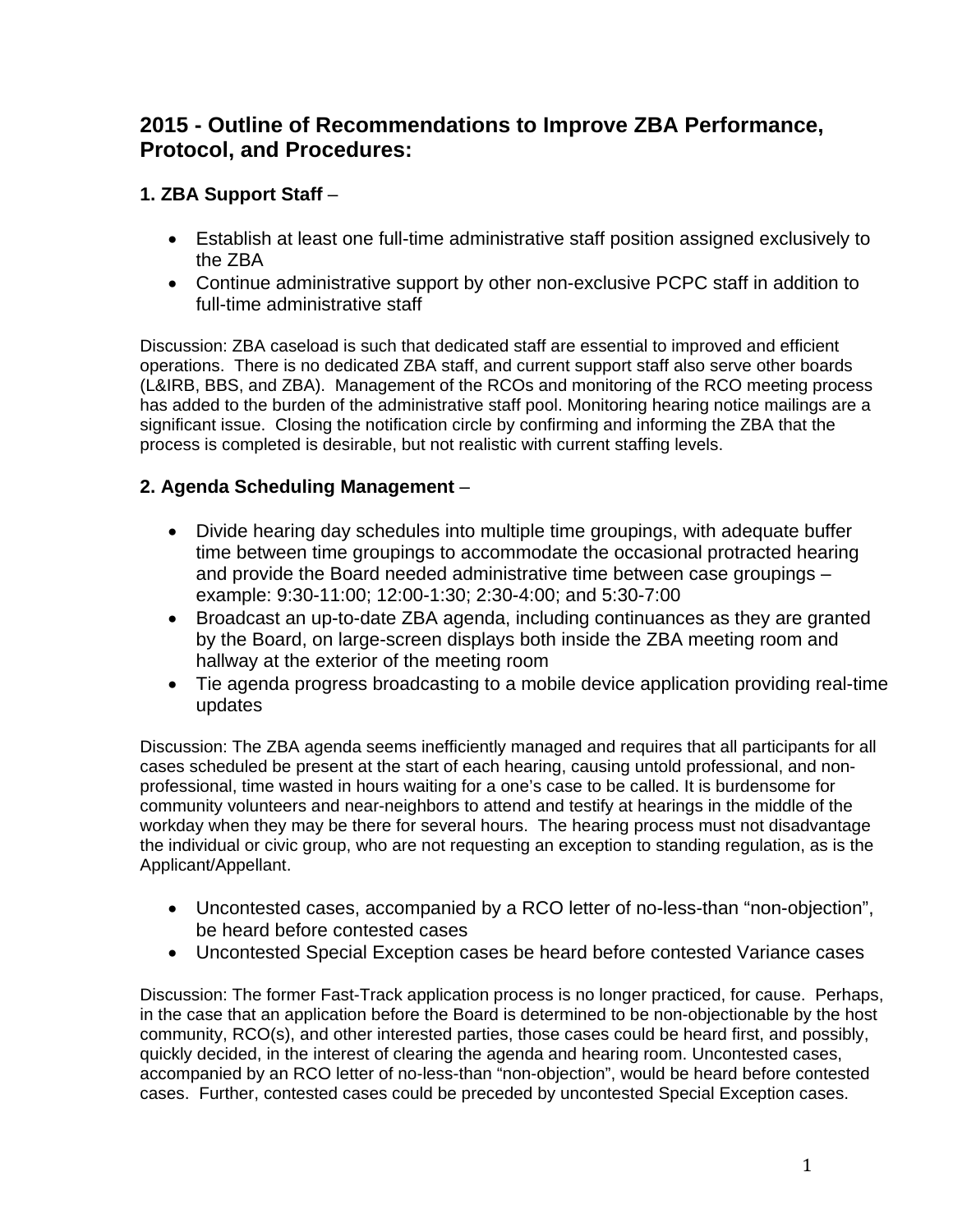- Reinstitute the practice of ZBA case check-in to be done by ZBA administrative staff
- Institute the practice of Advance Check-In via email or on-line application

Discussion: In the past, but not currently practiced, a ZBA administrative assistant reviewed all case materials prior to the onset of the hearing to assure that each Applicant had on hand all required documentation, thus avoiding any unprepared case from occupying a spot on the agenda and proceeding to the Board, only to have the case continued to a future date when the missing required documentation would be in evidence. Reinstituting the practice of case file preview to check applicant compliance with paperwork requirements could help avoid wait-times for Applicants, Interested Parties and Witnesses, for cases that really need a continuance that hearing day. When a check-in procedure is reestablished, there could easily be incorporated an Advance Check-In procedure, by allowing the Applicant to submit all required documentation to a ZBA Administrator via email or on-line in a predetermined number of days before the assigned hearing date.

## **3. Sequencing of RCO and PCPC Input** –

- Direct the PCPC staff person to share with the Board record of the PCPC staff case recommendation immediately following the reading of the Refusal
- Direct the PCPC staff person to share with the Board record of the RCO case recommendation immediately following the reading of the PCPC staff recommendation
- Establish protocols by which negotiated conditions may be read into the record in the case of Variances or Special Exceptions granted by the Board

Discussion: The ZBA seems to assign little credence to RCO input, master plans, district plans, and PCPC staff positions. The PCPC staff recommendations frequently make reference to the compliance, or non-compliance, of the application relative to master plans and district plans. Positioning this information before testimony will set context for the case. The RCO meeting(s) take place prior to the hearing and reporting the outcome prior to testimony is sequentially appropriate.

A clear policy relative to provisos and agreed-upon conditions is in order. Often provisos or conditions that are negotiated by RCOs (hours of operation, trash collection details, etc.) make Variances or Special Exceptions acceptable to nearby neighbors. The ZBA often does not, or cannot, accept the RCOs negotiated provisos and they do not become part of the granted zoning variance. Most RCOs cannot endure the expense of crafting and enforcing legal agreements as an alternative to provisos adopted and enforced by the City. RCOs need to better understand the legal parameters of such provisos or conditions.

#### **4. Acknowledge and Establish the Role of Master Plans & Adopted Plans –**

• Institute the practice of positioning the PCPC staff recommendation as the first point of testimony offered during ZBA hearings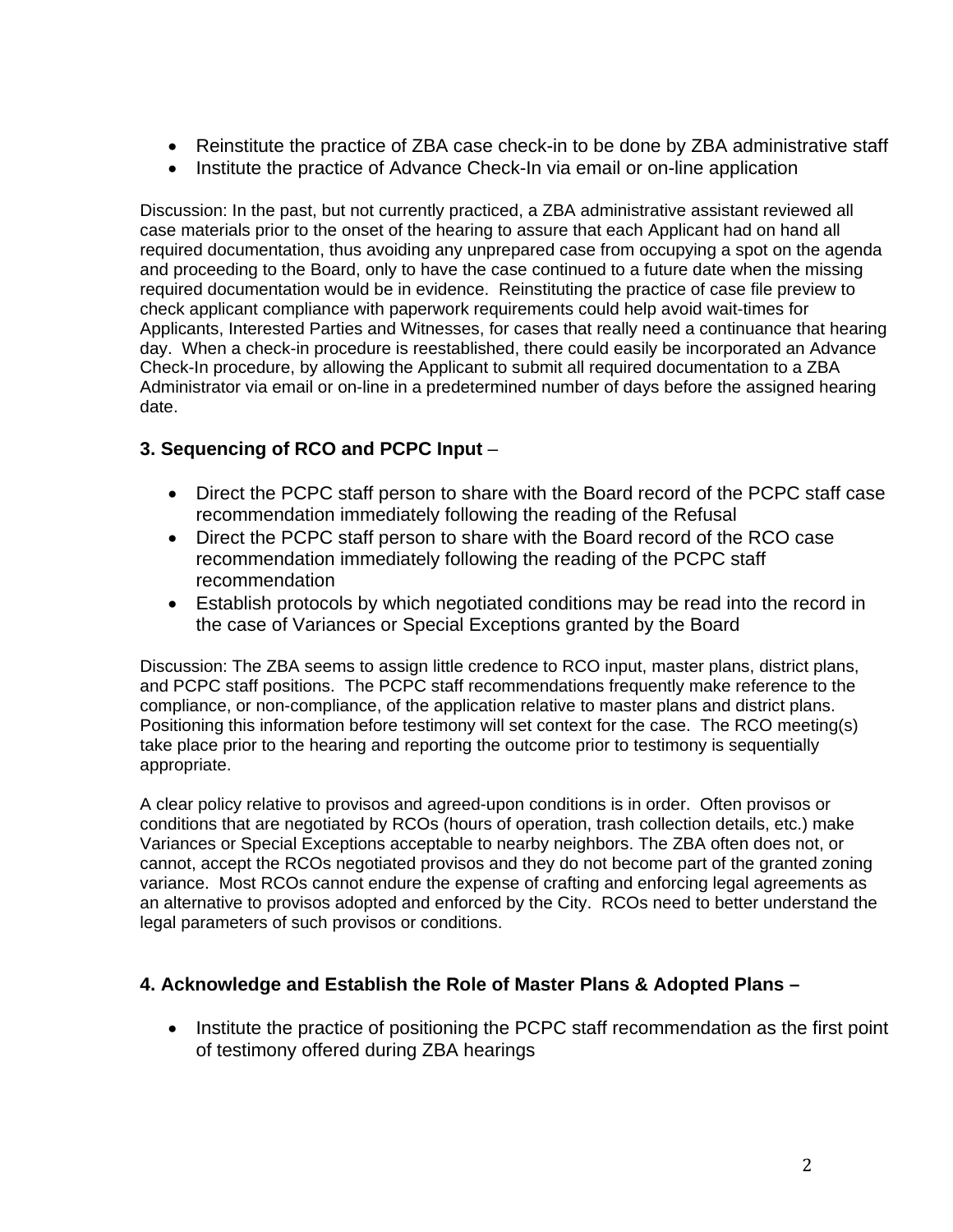Discussion: Master Plans and Adopted Plans are practical guidelines of city planning and each represents a substantial investment in determining developmental direction and character of specific areas of the city. Such plans should guide and inform decisions regarding deviations from the standards of the applicable Code regulations. However, current ZBA procedures place the PCPC staff recommendation and reference to standing master and adopted plans at the conclusion of all other testimony, rather than at the onset of testimony where such information would serve best the process.

The board typically operates on a building-by-building transactional basis rather than fully reviewing the larger planning/development issues occurring in the neighborhood or city. The ZBA is not in a position to become the de facto planning commission. The standing of the Planning Commission must be strengthened.

#### **5. Key Role of Points Of Refusal and Specific Applicable Criteria Governing ZBA Judgments** –

- Direct the Board to focus its management of each case on the specific points of the Refusal appealed
- Direct the Board to urge all participating parties offering testimony to base such testimony on the specific points of the Refusal appealed
- When voting its position on any case, the Board might best state in what ways the application and testimony meet, or do not meet, the standards guiding the Board's granting, or not granting, the appeal

Discussion: The ZBA does not currently adequately focus on the specific points of the Applicant's Refusal. As such, hearing presentations and testimony meander and, sometimes, do not adequately address the points of the Refusal and in what way(s) the appeal meets the standards by which the Board considers each case. By directing all hearing participants to focus on the salient points of the Refusal, the Board may succeed in managing its agenda more effectively and hearing records may be improved.

The ZBA does not adequately articulate, and specifically press the appellant and/or witnesses to address, the eight specific criteria relative to a Use Variance sought, and/or the eleven specific criteria relative to a Dimensional Variance sought. Focus on the specific criteria may actually speed testimony by providing a format for points of testimony, rather than the Board attempting to extract the essential points from rambling testimony.

#### **6. Live Streaming ZBA Meetings** –

- Institute the practice of live-streaming all ZBA hearings
- Re-broadcast all ZBA hearings at a time convenient to the day-time working public

Discussion: The hearings at the ZBA are a matter of great public interest, especially for community members who wish to observe the proceedings but who are not able to take off from work to attend. It would be a public service to have the hearings live-streamed over the internet, and also archived. In addition to making the hearings more widely available, streaming the hearings would also tend to help improve the conduct of all participants.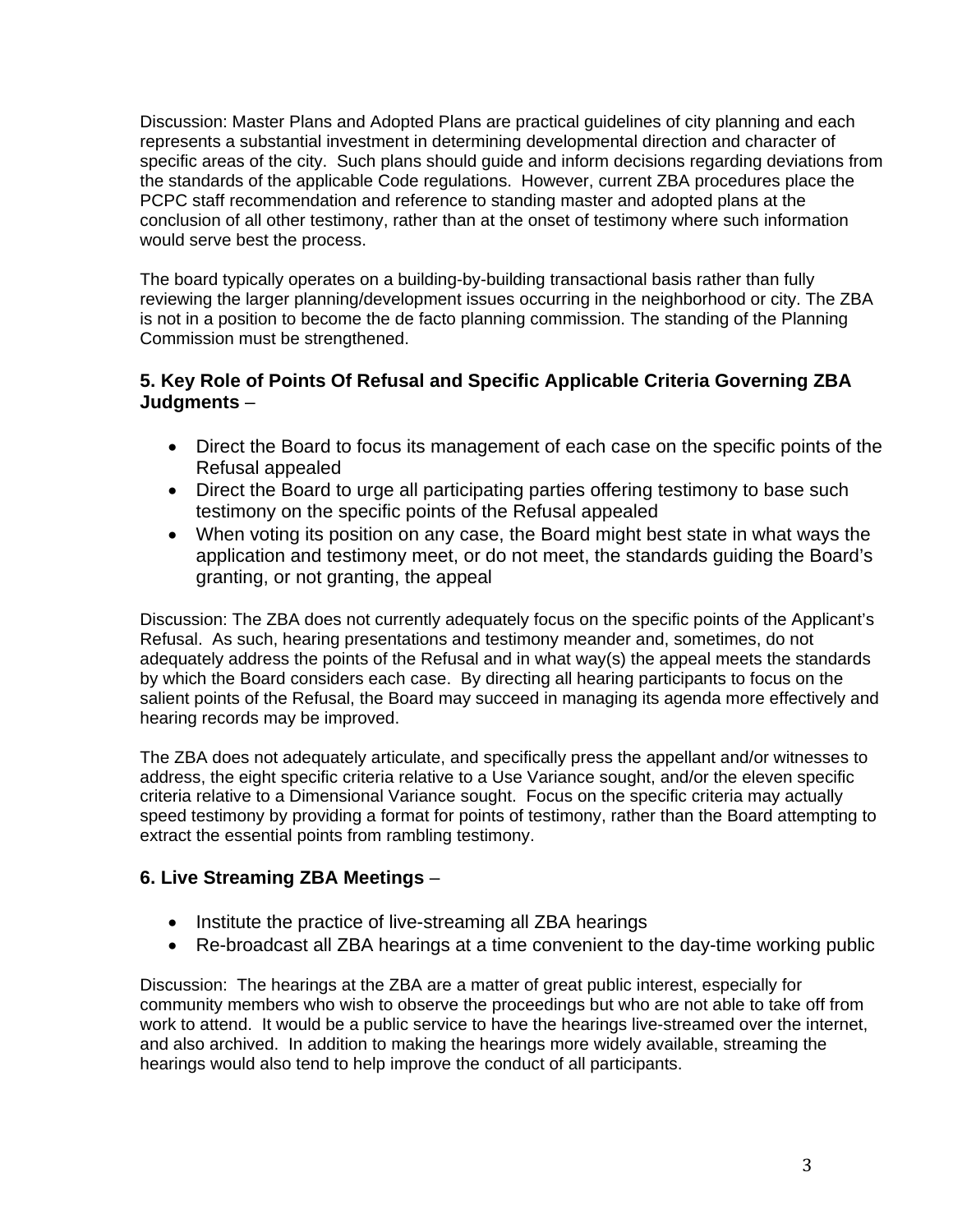As an example, a company called www.granicus.com live streams (and archives) all hearings of the Board of Zoning Appeals for the City of Alexandria, Virginia: https://alexandria.legistar.com/DepartmentDetail.aspx?ID=19163&GUID=A3726B77-7120-4E9A-B946-AA84E638BE71&Search= Granicus also live streams for the Pennsylvania Gaming Control Board, which spends about \$1,250/month for the service, in addition to up-front equipment costs . For more information, the Gaming Board's Director of Communications, Doug Harbach, is willing to be consulted, at dharbach@pa.gov and 717-703-2813.

At one point, PlanPhilly.com was reportedly seeking funding for video-taping ZBA hearings (although not live streaming). Consultation with PlanPhilly, and its affiliate WHYY, may be warranted.

#### **7. Notification of ZBA Decision** –

- Establish a clear protocol for notification of decision to all those identified as hearing attendees and participants
- Carry out notification of decision via registered, return receipt mail service
- Require that all ZBA variance approvals be posted in writing on city website with minimum one paragraph explanation for why the board did or did not grant the variance.

Discussion: Due to demands on the administrative staff pool, clerical tasks like ZBA decision notification to all - Applicant, Counsel for the Applicant, Interested Parties - is not always done in a timely fashion or comprehensively. There is no evidence of a specific procedure being in place. Recorded date of the decision 'floats' (changes in response to date of most-resent inquiry) in City's on-line Activity Tracker. These variables combine to create the appearance of a non-transparent system, untimely appeals, and resulting administrative problems.

#### **8. Establishment of Basic ZBA Board Member Qualifications** –

 Establish basic qualifications for each seat to ensure a broad base of experience and expertise

Discussion: Appointees to the ZBA currently need not meet specified qualifications, unlike other comparable agencies, such as the PCPC. Professionalizing the composition of the Board by establishing specific qualification standards will ensure a high-quality board and professional results.

#### **9. Zoning Code Training for ZBA Members –**

- Establish basic training protocols for all ZBA board appointments
- Establish continuing education protocols for all ZBA board members

Discussion: Few ZBA board members illustrate broad, comprehensive expertise in the details of the Code relevant to the work of the Board. In its role as a judicial body, all Board members should be capable of a thorough command of the relevant technical materials of the Code.